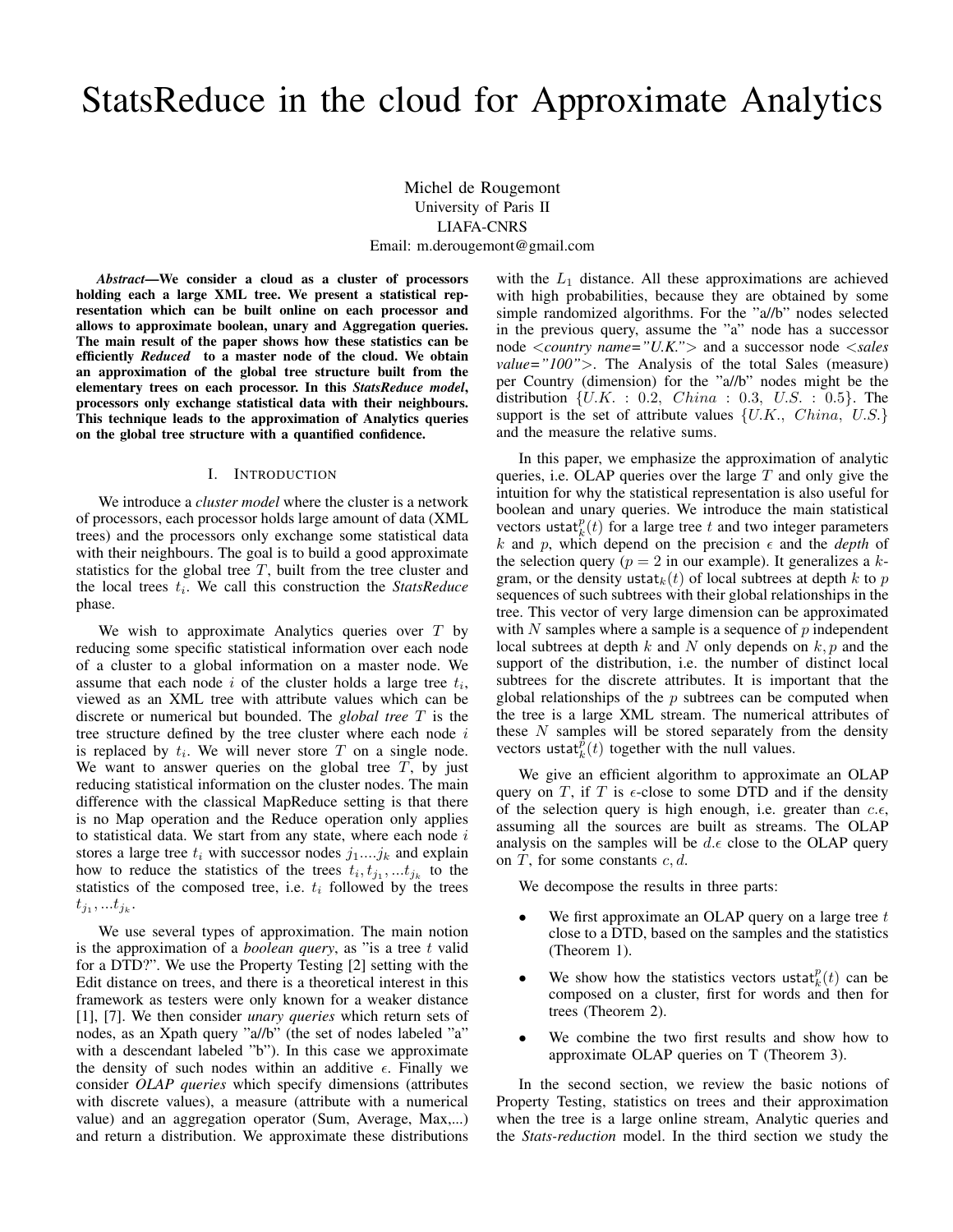approximation of OLAP queries on a tree  $t$ . In the fourth section we describe the *Stats-reduction* first on words and then on trees. In the fifth section, we combine both methods to approximate OLAP queries on the large global tree and discuss the practicality of the method.

#### II. PRELIMINARIES

We define some statistical information which is sufficient to approximate any regular properties of trees. By keeping the numerical values of the samples, we can also approximate Analytic queries. The paper emphasizes the reduction of these statistics on a cluster, in order to lift the approximation to the *very large structure* T.

#### *A. Property Testing*

Property Testing [2] is a framework for approximate decision problems with a distance between structures such as words or trees. In this paper we use the *Edit distance* on labeled unranked ordered trees, as words are a special case. Basic operations are *edges insertions, edge deletions, labels modifications* at a unit cost. The absolute distance between two trees  $t, t'$  is the minimum number of operations which transform t into t'. The relative distance  $0 \leq dist(t, t') \leq 2$ is the absolute distance divided by the largest size (number of nodes) of  $t, t'$ . Let a property P of trees be a subset of trees. The distance of t to P is  $dist(t, P) = Min_{t' \in P} dist(t, t').$ 

A *query* is a function which given a node v returns the local neighborhood of that node. The query complexity of an algorithm is the number of queries used. Given a parameter  $0 \leq \epsilon \leq 1$ , an  $\epsilon$ -tester [2] for a property P is a randomized algorithm which makes queries and decides if a structure satisfies the property P or if it is  $\epsilon$ -far from satisfying the property P. A property is *testable* if there exists *tester* such that for all  $\epsilon$  it is an  $\epsilon$ -tester and the query complexity is independent of the size of the structure and only depends on  $\epsilon$ . In general, we select random nodes  $v \in \{1, ...n\}$  taken with a uniform distribution and a query returns the neighborhood of v at distance  $k = 1/\epsilon$ .

We use a statistical embedding of trees which generalizes the classical k-gram, into a vector ustat $_k^p(t)$  vector for two integer values  $k$  and  $p$ . It generalizes the simple testers given in [1] with ustat $\frac{1}{k}(t)$  for  $k = \frac{1}{\epsilon}$  and a weaker distance, the *Edit distance with moves*, where an additional basic *move* operation is allowed. A move takes a subtree  $s$  of  $t$ , disconnects it from a node  $v$  and reconnects it to a node  $v'$ , at the same cost than an Edit operation. It is similar to Editing a graph. Testers for properties of trees have also been studied in [5] for other distances.

This embedding allows to us to approximate boolean queries, density queries for Xpath, and analytic queries. Its main property is that it can be *Reduced* in a cluster.

#### *B. Statistics*

We consider *Statistics of a structure* as a distribution of finite support. Simple randomized algorithms take an XML stream and output a good approximation of these distributions. We first present the statistics on words and extend them to ordered unranked trees.

*1) Statistics on words:* A word w of length n is a structure  $(V_n, \Sigma, Succ, <, L)$  where  $V_n = \{1, 2, ...n\}$ , the relations  $Succ$ ,  $\lt$  are the standard Successor and order relations on  $V_n$ and  $L: V \to \Sigma$  is a labeling function. Let ustat $_k(w)$  be the *uniform statistics of order* k, i.e. the k-gram of a word w. The vector ustat $_k(w)$  of dimension  $|\Sigma|^k$  gives the density of the subwords  $u_i$  of length k. Let  $\#u$  be the number occurrences of a subword u and  $u_1, u_2, ...u_{|\Sigma|^k}$  a lexicographic enumeration of the  $u_i$ 's.

$$
\text{ustat}_k(w) = \frac{1}{n-k+1}.\left(\begin{array}{c} \#u_1 \\ \#u_2 \\ \dots \\ \#u_{|\Sigma|^k} \end{array}\right)
$$

We write ustat $k(w)[u_i] = \frac{\#u_i}{n-k+1}$  and it is also the probability that a random subword of length  $k$  is  $u_i$ . We can also interpret ustat $k(w)$  as the distribution over all u's observed on a random position  $1 \leq i \leq n - k + 1$  if  $u = w[i] \cdot w[i+1] \cdot \ldots \cdot w[i+k-1]$ . This statistics vector is however not enough to approximate regular properties of trees for the Edit distance.

Suppose we take two random positions  $i_1 \leq i_2$  and define the ustat $_{k}^{2}(w)$  vector as the density of  $(u_{i_{1}}, u_{i_{2}})$ , knowing that  $u_{i_1}$  precedes  $u_{i_2}$ . It has dimension  $|\Sigma|^{2k}$  and there are  $\binom{2}{n-k+1} + n - k + 1$  possibilities,  $\binom{2}{n-k+1}$  cases when  $i_1 < i_2$ and  $n-k+1$  possibilities when  $i_1 = i_2$ . More generally we can take p random positions  $i_1 \leq i_2 ... \leq i_p$  and define the  $(k, p)$ uniform statistics ustat $_k^p(w)$ . There are  $\binom{p}{n-k+1}$  possibilities for p distinct positions,  $(p-1) \cdot {p-1 \choose n-k+1}$  for  $(p-1)$  distinct positions, and so on. Globally there are  $M$  such tuples and  $M = {p \choose n-k+1} + (p-1) \cdot {p-1 \choose n-k+1} + {2 \choose p-2} {p-2 \choose n-k+1} + \dots {1 \choose n-k+1}.$ 

*Definition 1:* The  $(k, p)$  *statistics* ustat $_k^p(w)$  vector of dimension  $|\Sigma|^{p.k}$  is the density vector of the sequences  $u_{i_1}, u_{i_2}...u_{i_p}$  for p random positions  $i_1 \leq i_2, ... \leq i_p$ .

$$
\text{ustat}_k^p(w) = \frac{1}{M} \cdot \left( \begin{array}{c} \#(u_1,u_1,...u_1) \\ \#(u_1,u_1,...u_2) \\ ... \\ \#(u_{|\Sigma|^k},u_{|\Sigma|^k},...,u_{|\Sigma|^k}) \end{array} \right)
$$

We enumerate all  $p$  sequences of  $u_i$ 's and count their number of occurrences.

**Example.** Consider binary words, and  $k = 2$ . There are 4 possible subwords of length 2, which we take in lexicographic order. For the binary word  $w = 000111$ , ustat $\frac{1}{2}(w) = \frac{1}{5}(2, 1, 0, 2)$ , i.e.  $\#00 = 2$ , and the first component is  $\frac{2}{5}$ . If  $p = 2$ , ustat $\frac{2}{2}(w) = \frac{1}{15}(3, 2, \dots)$  of dimension 16, as there are  $3$  occurrences of  $(00, 00)$  and  $2$  occurrences of  $(00, 01)$ . Notice that there are 0 occurrences of  $(11, 00)$ . There are 15 pairs,  $\binom{p}{n-k+1} = \binom{2}{5} = 10$  pairs of distinct positions and 5 pairs of identical positions.

This classical lemma will be useful.

*Lemma 1:* Given ustat $_k^p(w)$ , we can obtain ustat $_k^{p'}$  $_{k}^{p}\left( w\right)$  for  $1 \le p' < p$ .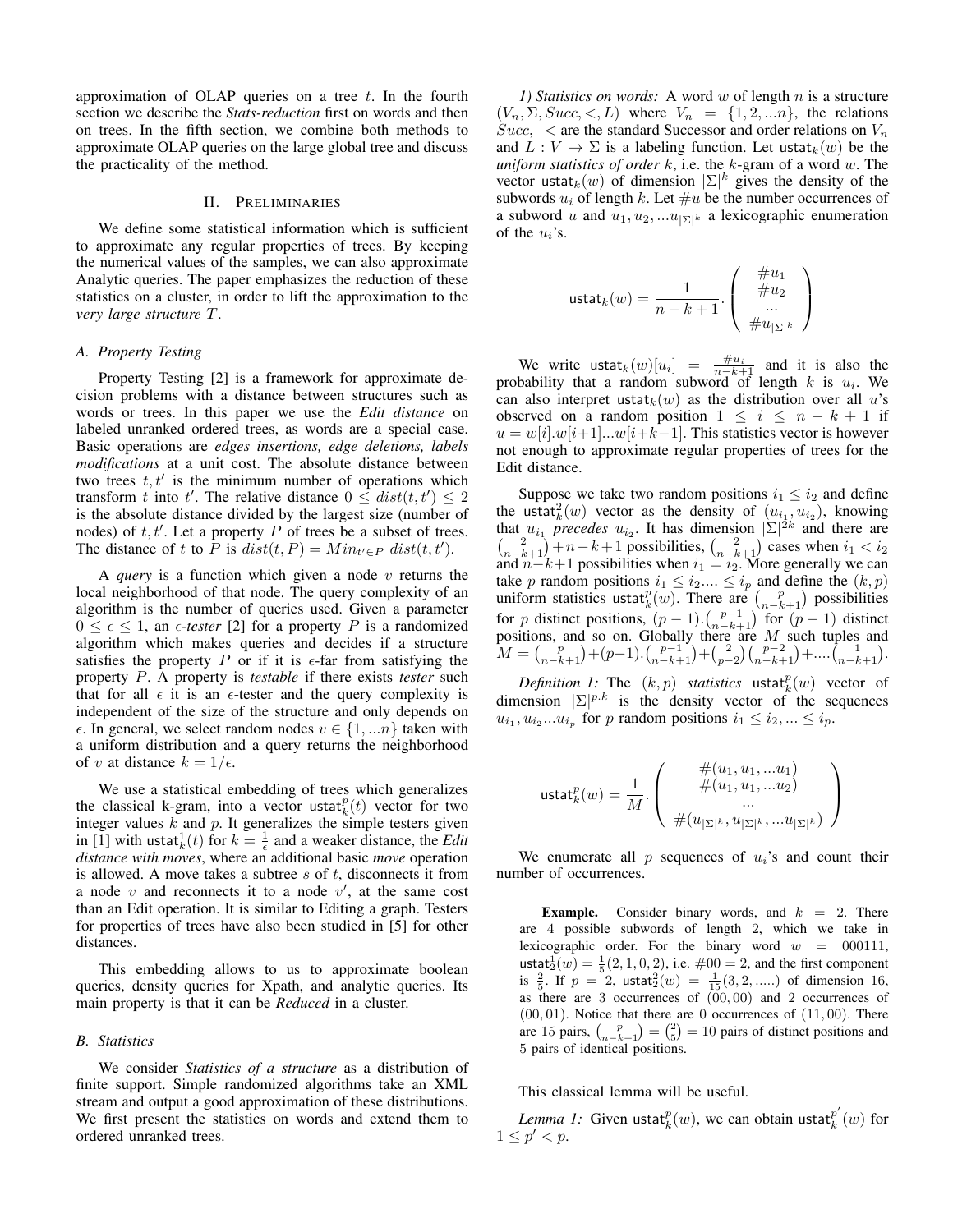*Proof:* We just apply linear interpolations. Assume  $k =$  $1, p = 2$ . Given ustat $_k^2(w)$  we can obtain ustat $_k^1(w)$  by:

 $\textsf{ustat}_k^1(w)[u_i] \ = \ \textsf{ustat}_k(w)[\underline{u}_i] \ = \ (2. \, \textsf{ustat}_k^2(w)[u_i, u_i])$  $\sum$  $]+$  $\sum_{u_j \neq u_i} \overset{ \text{ } }{\text{ } \textsf{u}}$ stat $_k^2(w)[u_i,u_j] \; + \; \sum_{u_j \neq u_i} \textsf{ustat}_k^2(w)[u_j,u_i])/M$ where M is a normalizing factor, the sum over all  $u_i$  of the numerators. This method generalizes for arbitrary  $p' < p$ .

*2) Statistics on trees:* Consider labeled ordered unranked trees, as finite structures:

$$
t_n = (V_n, \text{First} \text{successor}, \text{Next} \text{sibling}, \langle v, \langle h, L \rangle)
$$

The domain is the set  $V_n$  of n nodes, Firstsuccessor, Nextsibling are the standard relations of degree 1 defining the first successor of a node  $v$  and the next sibling. The relation  $\lt_v$  is the classical Ancestor partial tree order and  $\lt_h$  is the *horizontal order*. Let  $i \lt_h j$  (*i* is before j) if  $\neg(i \leq v j)$  and i is before j in the XML document order. Notice that  $\lt_v \cup \lt_h$  is a total order, called the order of the document.

We generalize the previous construction with ustat $_k^p$  for trees. We take  $p$  random nodes, their subtrees at depth  $\hat{k}$  and their horizontal or vertical relationships. The ustat $_k^p$  vector gives the density of these  $p$  subtrees of depth  $k$ .

As for words  $L: V_n \to \Sigma$  is a labeling *partial function* and  $\Sigma$  is a finite set of labels, the set of "tags and discrete attribute values". The expression *country name="U.K."* is an element of  $\Sigma$  and could be  $L(v)$  for a node v. To handle numerical values, for example rational values less than  $\beta = 100$  (the set  $Q_{\beta}$ ), we add another labeling *partial function*  $L_{num}$ :  $V_n \rightarrow Q_\beta$ . The expression *sales value*="81.5" is represented as  $L(v)$ =sales value="" and  $L_{num} = 81.5$ . An additional difficulty is to handle XML trees with distinguished leaves  $l_0, l_1, \ldots l_k$ . These distinguished elements are necessary to define the composition of trees. An XML tree with numerical attribute values in  $Q_\beta$  and m distinguished leaves is a structure  $t_n = (V_n, Q_\beta,$  First successor, Nextsibling,  $\lt_v, \lt_h, L, L_{num},$  $l_0, l_1, ... l_m)$ 



Fig. 1. Ordered unranked trees as a  $t_n$  structure.

A *subtree at depth* k from a node v includes all the nodes at distance less or equal to  $k$  for the relations First successor, Nextsibling, as in Figure 2.

The number of distinct subtrees  $s_i$  of depth k is at most  $k^k$  and we can therefore enumerate all the  $\gamma$  labeled subtrees  $s_i$  of depth at most k and build the vector:

$$
\text{ustat}_k(t_n) = \frac{1}{n} \cdot \left( \begin{array}{c} \#s_1 \\ \#s_2 \\ \dots \\ \#s_\gamma \end{array} \right)
$$



Fig. 2. A sample  $s_i$  at depth 3, from a random node v

where  $\#s_i$  is the number of occurrences of the labeled tree  $s_i$ . We assume no numerical attributes. We will handle them later. The ustat $k(t_n)$  vector gives also the probability to observe  $s_i$  when a random node v is selected with the uniform distribution and the query selects the subtree of depth at most  $k$  rooted in  $v$ . If we select leaves, the depth of the subtree is 0.

Consider two distinct random subtrees  $s_i$  and  $s_j$  of depth k rooted in  $v_i$  and  $v_j$  and let  $w = lca(u, v)$ , the least common ancestor of the nodes  $u, v$ . There are two possible cases:

- $s_i$  and  $s_j$  follow each other, if  $lca(v_i, v_j) = v_i$  or  $v_j$ . We can decide this property by asking  $i <_{v} j$ .
- $s_i$  and  $s_j$  are *horizontal* to each other, if  $lca(v_i, v_j) \neq$  $v_i$  and  $lca(v_i, v_j) \neq v_j$ . We say that  $s_i$  precedes  $s_j$  if  $v_i \leq_h v_i$ .

Let us write  $(s_i, s_j, v)$  if  $v_i <_v v_j$  and  $(s_i, s_j, h)$  if  $v_i <_h$  $v_j$ . The ustat $_k^2(t_n)$  encodes the density of pairs of subtrees of depth  $k$  with their vertical or horizontal relationships.

$$
\text{ustat}_{k}^{2}(t_{n}) = \frac{1}{\binom{n}{2}} \cdot \left( \begin{array}{c} \#(s_{1}, s_{1}, h) \\ \#(s_{1}, s_{1}, v) \\ \#(s_{1}, s_{2}, h) \\ \#(s_{1}, s_{2}, v) \\ \dots \\ \#(s_{\gamma}, s_{\gamma}, v) \end{array} \right)
$$

If we select 3 subtrees we generalize to ustat $_k^3(t_n)$  for  $#(s_1, s_2, s_3, h.v)$  if  $#(s_1 < h s_2 < v s_3)$  and all the other possible combinations. In general we define ustat $_k^p(t_n)$  which gives densities for  $#(s_1, s_2, ...s_p, \sigma)$  where  $\sigma$  is a sequence of h and v of length  $p-1$ .

# $C.$  Approximation of the ustat $_k^p$  for words and trees

We always compare these vectors with the  $L_1$  distance. Let  $\widehat{\text{ustat}}_k^p(t)$  be defined as ustat $_k^p$  from  $N = m.p = O(\frac{c'}{\epsilon^2})$  $\frac{c}{\epsilon^2}$ random samples which include the distinguished leaves, as follows. We take  $p$  uniform samples among the  $N$ , with their order and remove them from the list. From  $N$  samples we have  $N/p$  generalized samples with their order, on which we construct for  $\overline{\text{ustat}}_k^p(t)$  as the vector ustat $\overline{t}_k^p$ . We take the densities relative to the samples.

A sample is a group of p local trees  $s_1, s_2...s_p$  at depth k, selected with their roots  $v_1, ... v_p$  taken uniformly on  $V_n$ , such that  $s_1 < s_2... < s_p$  where  $\lt$ . is either  $\lt_h$  or  $\lt_v$ .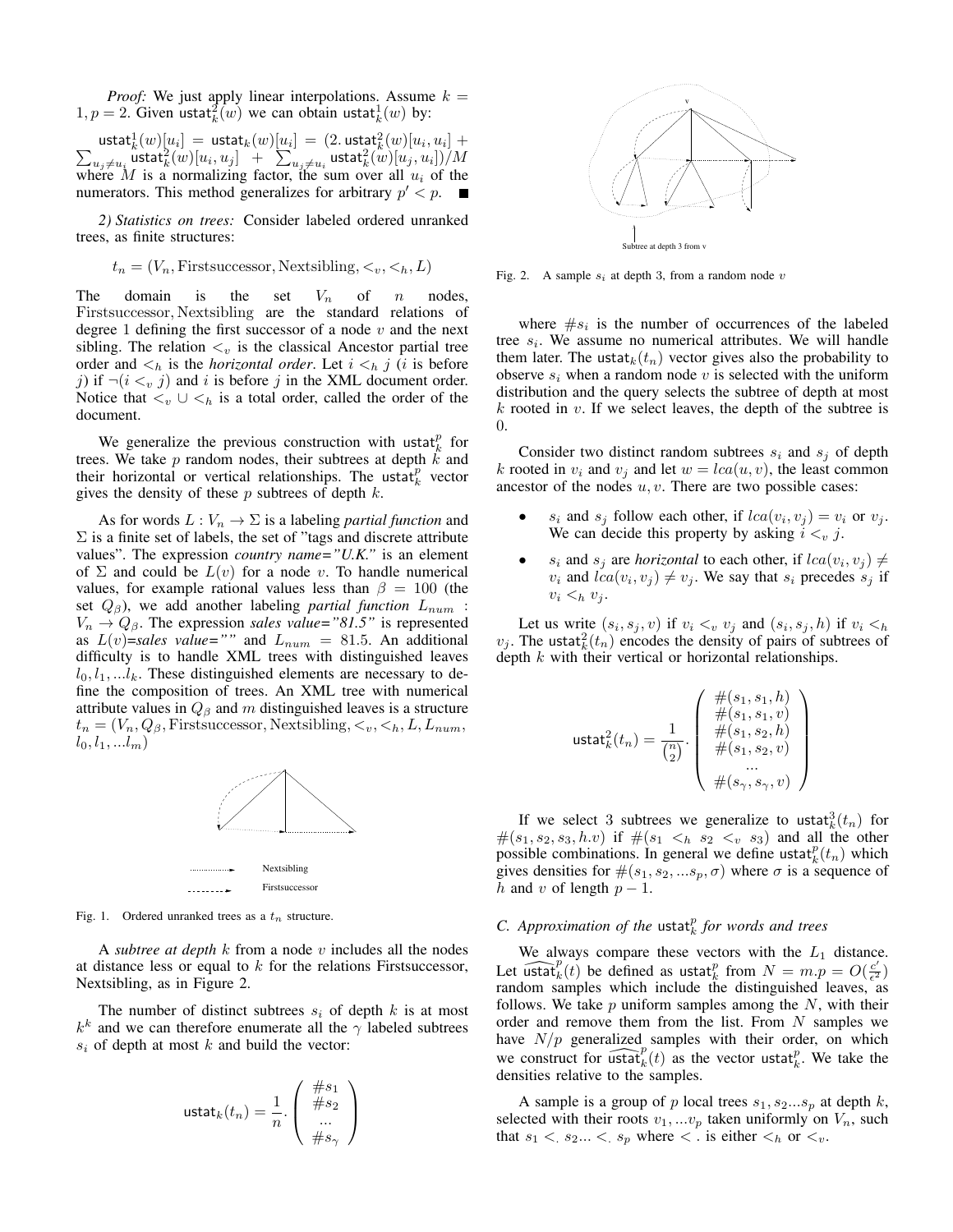We build  $\widehat{\text{ustat}}_k^p(t)$  online as t is an XML stream. We need to show how we select  $N$  samples uniformly distributed, together with their relationships for  $\lt_h$  and  $\lt_v$ . On a word  $w_n$ , this is the classical Vitter's reservoir sampling [8]. It takes a new letter  $w[n]$  and maintains N sampled positions which we store in a sequence P.

**Algorithm** 1. (Uniform sampler)  $(N, w[n])$ :

1. For  $n = 1, \ldots, N$ , store positions as a sequence  $P = (1, ... N).$ 

2. For  $n > N$ , flip a random bit  $X \in_{r} \{0, 1\}$  such that  $X = 1$ with probability  $\frac{N}{n}$ .

2.1. If  $X = 1$ , choose  $Y \in_{r} \{1, 2, ...N\}$  such that  $Y = i$ with probability  $\frac{1}{N}$ . Replace the *i*-th element of *P* by *n*.

An easy observation (by induction on  $n$ ) is that the positions in P are uniformly distributed over  $\{1, 2, \ldots n\}$  for all n. It generalizes to an XML tree where we read a new tag  $t[n]$ and have two different actions for an open or a closed tag. We let  $b$  be the branching factor, i.e. the number of distinguished leaves in a general tree. The distinguished leaves behave as fixed samples on the leaves. We will maintain  $P$  as for the words, but also an ordered version Q with the specific orders. If  $P = (17, 5, 32)$  than Q might be  $(5 <_h 17 <_v 32)$ .

**Algorithm** 2. (XML Uniform sampler) $(N, t[n])$ :

We maintain a stack with all the positions and tags along the current path, a sequence  $P$  of positions of size  $N$  and a sequence  $B$  of size  $b$  of leaves positions.

1. For the  $n = 1, \dots N$  first opening tags, store positions in the sequence  $P = (1, ...N)$ .

2. For  $n > N$ , if  $t[n]$  is opening, push  $t[n]$  on the stack,

2.1. Decide if it is a distinguished leaf,

2.2. Flip a random bit  $X \in \{0, 1\}$  such that  $X = 1$  with probability  $\frac{N}{n}$ .

2.3. If  $X = 1$ , choose  $Y \in_{r} \{1, 2, ...N\}$  such that  $Y = i$  with probability  $\frac{1}{N}$ . Replace the *i*-th element of *P* by *n*. Update *Q* as we know which elements of  $P$  are on the current path.

3. For  $n > N$ , if  $t[n]$  is closing, update the local subtrees of the samples and the stack.

**Example.** Consider an XML stream where we fix  $N = 6$ samples and 2 distinguished leaves in advance. On the Figure 3, we observe the following (partial) relationships between the samples and distinguished leaves:

$$
s_1 \leq_h s_2 \leq_h s_3
$$

$$
s_3 \leq_v s_4 \leq_v L_0
$$

Consider the sequence of operations as we pass and mark  $s_4, L_0, s_5$  in the stream. When we decide to select  $s_4$ , we know that  $s_3 \leq_v s_4$  as we maintain the stack of the current path. We also know that  $s_1 \leq_h s_4$  and  $s_2 \leq_h s_4$  by observing Q at that point. When we decide that  $L_0$  is a distinguished leaf, we know similarly that  $s_3 \leq_v L_0$ ,  $s_4 \leq_v L_0$ . When we leave  $s_4$  (closing tag) we have a complete description of the local subtree  $s_4$  at depth k. When we enter  $s_5$ , we know  $s_3 \leq_v s_5$  by observing the stack and  $s_4 \leq_h s_5$  by observing Q.



Fig. 3. XML stream: 6 samples, 2 distinguished leaves.

*Lemma 2:* For large trees t, the density  $\widehat{\text{ustat}}_k^p(t)$   $\epsilon$ approximates ustat $_{k}^{p}(t)$  with high probability.

*Proof:* For each component  $[s_1, \ldots, s_p]$ , observe that the expectation  $E(\widehat{\text{ustat}}_k^p(t)[s_1,...s_p,\sigma]) = \text{ustat}_k^p(t)[s_1,...s_p,\sigma].$ As we use N independent trials and bounded variables, we can use the Chernoff-Hoeffding bound [3] applied to such random variables Q:

$$
Pr[|E(Q) - Q| \le \epsilon/c] \ge 1 - 2.e^{-2.\epsilon^2/c^2 N}
$$

Let  $Q = \widehat{\text{ustat}}_k^p(t)[s_1, \dots s_p, \sigma]$  We take a union bound for all the c non-zero components  $[s_1, \ldots s_p]$  components and obtain:

$$
Pr[|\operatorname{ustat}_k^p(t) - \widehat{\operatorname{ustat}}_k^p(t)| \leq \epsilon] \geq 1 - 2.e^{-2.\epsilon^2/c^2.N}
$$

Choosing  $N$  as indicated where  $c'$  is proportional to  $c$ , we obtain the result.

#### *D. Approximate Analytics Queries*

In the classical relational setting, an OLAP query is specified by a filter, some dimensions, a measure and an aggregation operator. We view the answer to an OLAP query as a distribution [6] which we approximate with the  $L_1$  distance. As an example the analysis of sales per country in 2000, may yield:

$$
\begin{array}{cc}\nU.K. & 200 \\
China & 300 \\
U.S. & 500\n\end{array}
$$

We view the result as the distribution  $\{U.K. : 0.2, China :$ 0.3,  $U.S. : 0.5$ . A piechart is a standard representation of a 1-dimension OLAP query but generalizes to multidimensional piecharts for more dimensions.

There are several approaches such as [4] to generalize the OLAP analysis to trees. In our setting (XML trees), we assume the tree close to a DTD. It guarantees that most local subtrees have a structure with dimensions nodes and a measure node. A filter is defined by an Xpath query, the dimension is an attribute name, the measure is some attribute value. For simplicity, the aggregation operator will be the sum. We first show how to approximate an OLAP query on a tree  $t_n$ , as in [6] for relational OLAP schemas.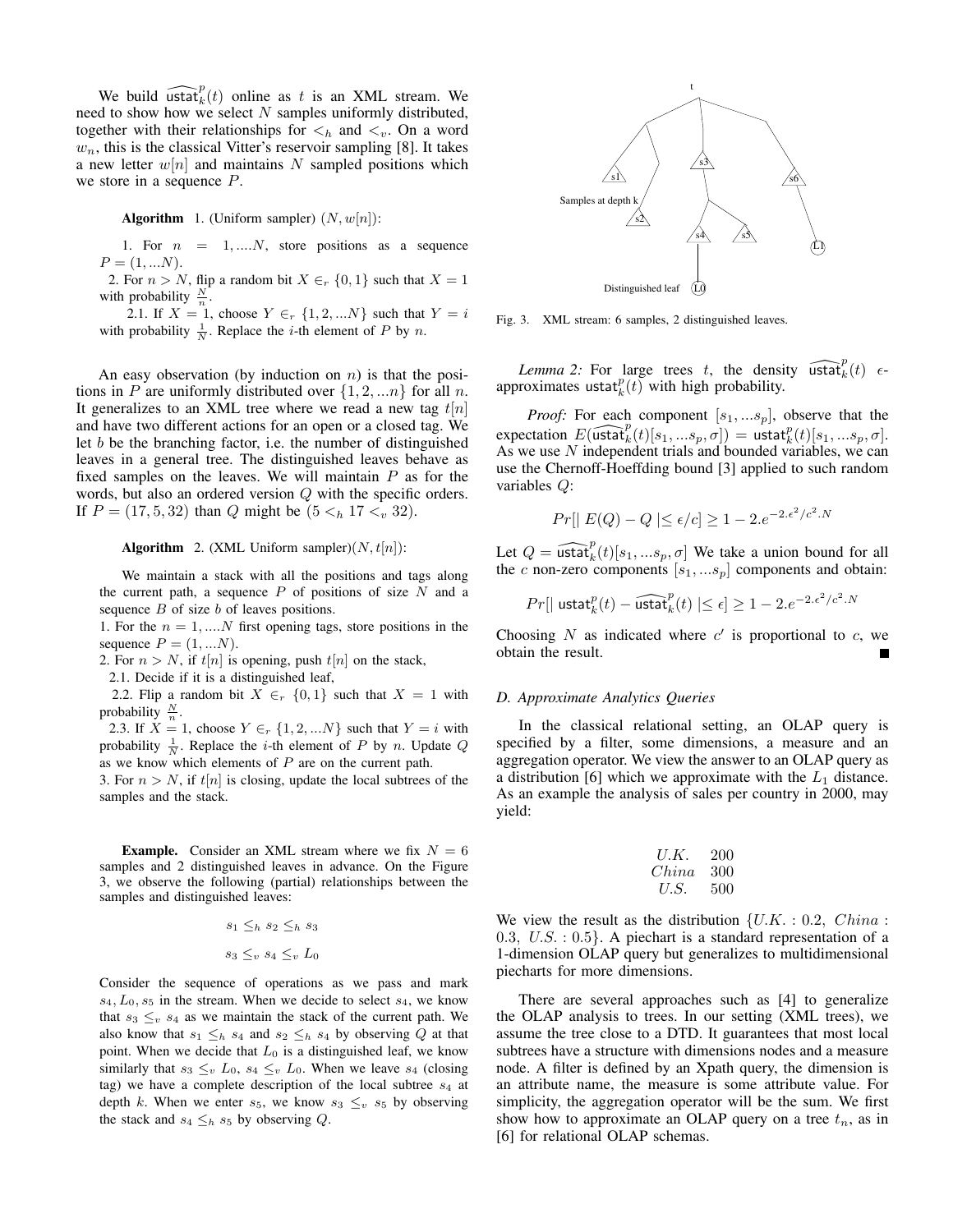#### *E. Tree clusters and Stats-Reductions*

We now formally define the global tree  $T$  given a tree cluster where each node j with k successors holds a tree  $t_i$ with  $k$  distinguished leaves.



Fig. 4. Tree cluster of trees.

The global tree  $T$  is then defined as the composition of trees along the distinguished leaves of each  $t_i$ .

**Example.** For the tree cluster of Figure 4, the node  $i$ has two successors,  $i0$  and  $i1$ . Hence  $t_i$  has two distinguished leaves  $L_0$  and  $L_1$ . We can then replace  $L_0$  by the root of  $t_{i0}$ and  $L_1$  by the root of  $t_{i1}$  and write the new tree as  $t_i(t_{i0}, t_{i1})$ . If we keep this top-down construction we build the global tree  $T$ .

The *Stats-Reduction* method is a distributed algorithm where each node  $j$  of the tree cluster only exchanges statistical information with his neighbours in the cluster. In the example of Figure 4, node i0 can only exchange statistical information with nodes  $i$ ,  $i00$ ,  $i01$ ,  $i02$ .

By opposition to the MapReduce method, we start with the large data on each server, so there is no Map operation. We don't reduce pairs of key-values, the Reduce operation, but *Reduce statistics* of the local data to a master node, the root of the cluster.

#### III. APPROXIMATION OF AN OLAP QUERY ON A TREE  $t$

We assume that all numerical values are bounded by a fixed value  $\beta$ . Without this hypothesis no approximation is possible as one very large hidden value could invalidate any approximation based on statistics.

We first need to extend the ustat $_k^p(t_n)$  vector when the tree has numerical attributes. Assume some node label with a numerical such as *sales value="81.5"*. We list all the possible numerical values for a subtree  $s$  at depth  $k$  with numerical values, and similarly for the samples. A classical observation is that if we have a large enough number of samples, the OLAP query on the samples, with a limited number of numerical values will approximate the exact OLAP query.

Let num be a function which takes a subtree at depth  $k$  in  $t_n$  and a numerical attribute and list all the values, using "-" as a null value. For example

$$
num(s_i, value) = \{81.5, 73, -, 50....\}
$$

Similarly num lists the values of the samples

$$
\widehat{\text{num}}(s_i, value) = \{81.5, -, -, 6, 25\}
$$

In this case we have 5 samples, 2 null values. We write  $\sum$  numerial value (112.5) for the sum of the numerial value (112.5) in the example). We never store the function num but only store num The Sum aggregation is a linear function and all linear functions can be estimated from a limited number of samples.

**Example.** We analyze the total sales of the " $a$ " nodes per country, assuming many "a" nodes have a *country.x* successor node for  $x \in \{U.K., China, U.S.\}$  and a *sales.value* successor node. Suppose the exact answer is the distribution  $\{U.K. : 0.2, China : 0.3, U.S. : 0.5\}.$ 

We look at the statistics of the  $s_i$  of the form  $a$ (country.x, sales.value) for all values of x. We produce a distribution  $\{U.K. : \delta_{U.K.}, \text{ China} : \delta_{China}, \text{ U.S. :}$  $\delta_{U.S.}$ . With ustat $\overline{2}(t_n)$ , we get three density values  $\alpha_x =$  $\widehat{\text{ustat}_2}(t_n)[a(\text{country}.x, \text{Sales})]$  for the three values of x. Let  $S_x = \sum \text{num}(a( country.x, Sales), Value),$  i.e. the Sum Aggregation of the numerical values of the samples. Then

$$
\delta_x = \frac{\alpha_x . S_x}{\sum_x \alpha_x . S_x}
$$

and a typical result would be  $\{U.K. : 0.18, China$ : 0.31,  $U.S. : 0.51$ , within 4% of the exact solution.

An OLAP query on trees specifies a set of nodes (the base nodes) by a selection. The base nodes have a successor labeled by a dimension (country.name) and a successor node labeled by a measure (sales.value). The answer to the OLAP query gives the sum of the measure (sales) for each discrete value of the dimension.

This approach is consistent with the OLAP world such as [4] but supposes that the tree has some predefined structure captured by a DTD, and that the base nodes have been selected by a selection query, for example an Xpath query. It turns out that both these queries can be approximated. An OLAP analysis supposes a tree close to a DTD and a high density of the base nodes, defined by the selection.

Let the random variables  $\alpha_x$  = ustat<sub>2</sub>(t<sub>n</sub>)[base(dimension.x,measure)] for the discrete values of x and  $S_x = \sum$  num(base(dimension.x, measure), Value). The estimation of the OLAP query is given as follows:

Algorithm 3 (Estimation of an OLAP query). On input *(base, dimensions, measure, aggregation)*, do:

- 1. For each discrete value  $x$  of the dimension:
- 1.1 Compute  $\alpha_x = \widehat{\text{ustat}_2}(t_n)$  [base(dimension.x,measure)]
- 1.2 Compute  $S_x = \sum_{\substack{\alpha_x, S_x \\ \sum_x \alpha_x, S_x}}$  (dimension.x, measure), Value)

This procedure generalizes for neighborhoods at depth k, and for Xpath selections.

*Theorem. 1:* Given an OLAP query such that the density of the base nodes is large enough, the distribution defined by Algorithm 3 is an  $\epsilon$ -approximation of the OLAP query with high probabilities.

*Proof:* Consider the expected value  $E(\delta_x)$  =  $E(\frac{\alpha_x \cdot S_x}{\sum_x \alpha_x \cdot S_x})$ . We can approximate the exact density, proportional to  $\sum$  num(base(dimension.x,measure), Value) by the expected weight of the subtrees labeled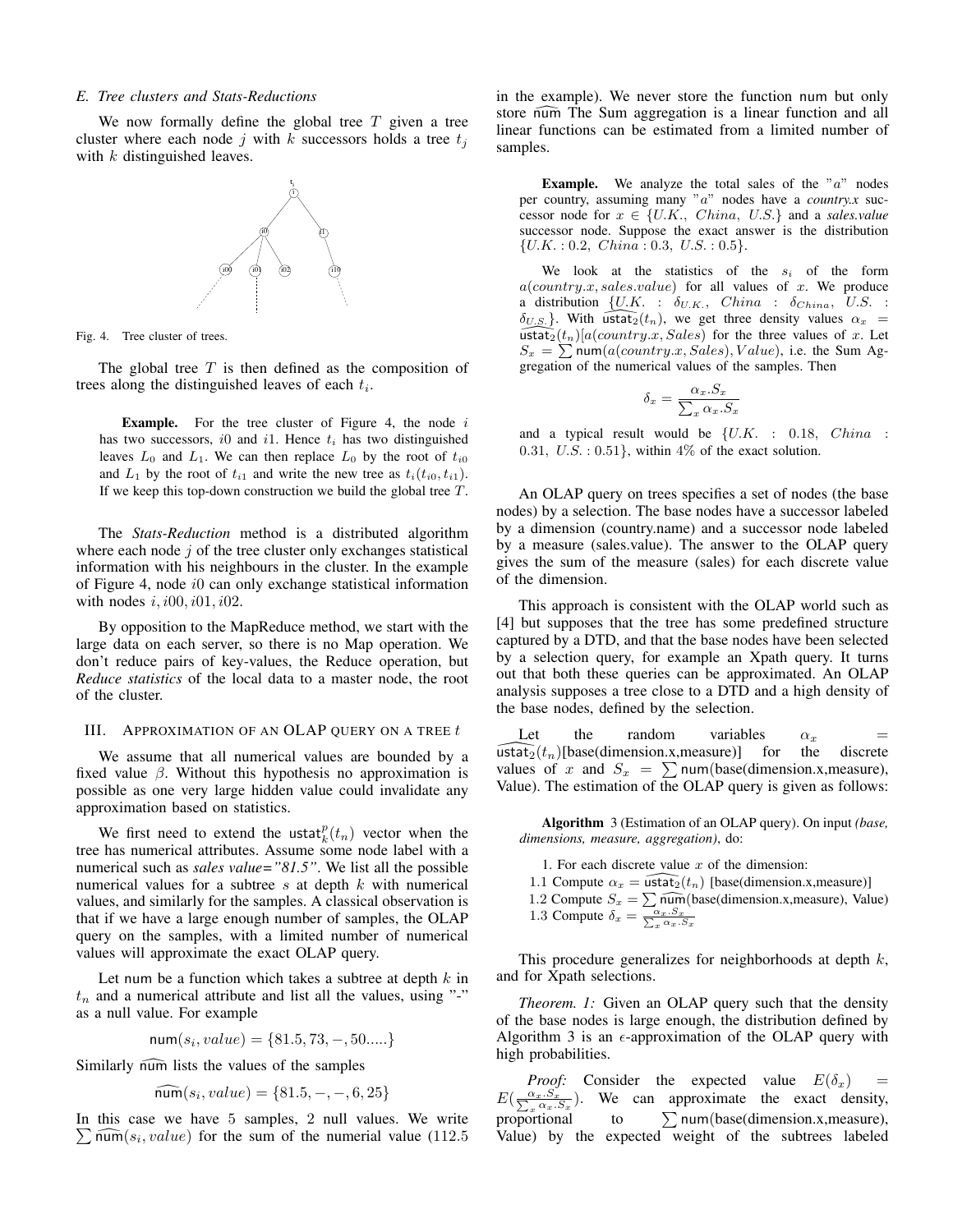*base(dimension.x,measure)* times the average value of the num function, which is  $\alpha_x.S_x$  normalized, i.e.  $E(\delta_x)$ . We can then apply the Hoeffding bound as in lemma 2 because all the numerical variables are bounded by  $\beta$ . The required number of samples depends on  $\epsilon$  and  $\beta$ .

## IV. STATS-REDUCTIONS FOR WORDS AND TREES **CLUSTERS**

This first example on words serves as a motivation for the basic concepts which will be generalized to trees.

*A. Words cluster*



Fig. 5. Linear cluster of words.

Consider the ith node of the cluster holding the large word  $w_i$  of size  $n_i$ , with neighbours nodes  $i-1$ th and  $i+1$ th holding  $w_{i-1}$  of size  $n_{i-1}$  and  $w_{i+1}$  of size  $n_{i+1}$  We can approximate the statistics of  $w_{i-1} \cdot w_i \cdot w_{i+1}$  from the individual statistics of nodes  $i - 1$ , i and  $i + 1$ .

*Lemma 3:* ustat ${}_{k}^{p}(w_{i-1}.w_{i}.w_{i+1})$  can be  $\epsilon$ -approximated from  $\widehat{\text{ustat}}_k^p(w_i)$ ,  $\widehat{\text{ustat}}_k^p(w_{i-1})$  and  $\widehat{\text{ustat}}_k^p(w_{i+1})$ .

*Proof:* Let us assume  $p = 2$ ,  $w = w_{i-1} \cdot w_i \cdot w_{i+1}$  and  $n = n_{i-1} + n_i + n_{i+1}$ . We first compute  $\widehat{\text{ustat}}_k^1(w_j)$  for  $j =$  $i - 1, i, i + 1$  as in lemma 1. When we select two random subwords in  $w_{i-1} \cdot w_i \cdot w_{i+1}$ , the probability they fall in  $w_{i-1}$ is  $\frac{n_{i-1}^2}{n^2}$ , and the probability the first subword is in  $w_{i-1}$  and the second in  $w_i$  is  $\frac{2.n_{i-1} \cdot n_i}{n^2}$  and similarly for all the other cases.

If the two samples fall in  $w_{i-1}$ , the global statistics follow ustat $_{k}^{2}(w_{i-1})[u_{j}, u_{k}]$ , whereas if the first sample is in  $w_{i-1}$  and the second in  $w_i$  the global statistics is ustat $^2_k(w)[u_j, u_k] =$  $\mathsf{ustat}_k^1(w_{i-1})[u_j].$   $\mathsf{ustat}_k^1(w_i)[u_k].$ 

We can then interpolate the global statistics as:

$$
\begin{aligned} &\overrightarrow{\text{ustat}}^2_k(w)[u_j,u_k] = \tfrac{n_{i-1}^2}{n^2} . \widehat{\text{ustat}}^2_k(w_{i-1}) [u_j,u_k] \\&+ \tfrac{2.n_{i-1}.n_i}{n^2} . \text{ustat}_k^1(w_{i-1}) [u_j] . \widehat{\text{ustat}}^1_k(w_i)[u_k] + .... \end{aligned}
$$

The sum has 3 components of the first type (cases  $j 1, j, j + 1$ ) and 3 components of the second type (cases  $(j-1, j), (j-1, j+1), (j, j+1)$ ). It only  $\epsilon$ -approximates ustat $k_k^2$  as we miss the cases when the samples fall on the two borders  $w_{i-1} \cdot w_i$  and  $w_i \cdot w_{i+1}$ . The impact is of order  $1/n$ . This interpolation method generalizes for an arbitrary p. П

Similarly we can approximate the statistics of  $w_{i-1}w_i$ from the individual statistics of nodes  $i - 1$  and i.

*Corollary 1:* ustat<sup>p</sup><sub>k</sub> $(w_i \cdot w_{i+1})$  can be  $\epsilon$ -approximated from  $\widehat{\text{mstat}}_k^p(w_i)$  and  $\widehat{\text{mstat}}_k^p(w_{i+1})$ .

Assume a linear cluster with  $n = 2^m$  processors holding  $w_1, \ldots, w_n$  and a master node (at position  $n/2$ ) holding  $w_{n/2}$ . The merging of statistics can be done by dichotomy where the cluster nodes in position 2, 5, 8, .... updates their neighbours statistics according to lemma 5. For the next stage they need to communicate at distance 3 in the cluster ( node 5 need the statistics of nodes 2 and 8). If we assume that the main cost is the communication, we may as well simultaneously reduce the left and right branch following the corollary 1 until we reach nodes  $n/2 - 1$ ,  $n/2$  and  $n/2 + 1$ .

*Lemma 4:* The vector  $\text{ustat}_{k_k}^p(w_1, ... w_{i-1}.w_i.w_{i+1}...w_n)$ can be  $\epsilon$ -approximated from  $\widehat{\text{ustat}}_k^p(w_j)$  for  $j = 1, ...n$  within  $O(n/2)$  communication steps where only statistics vectors (constant size) are exchanged between nodes of the cluster.

# *B. Trees cluster*

We generalize the previous construction with  $ustat_k^p$  associated with trees. Consider the ith node of a tree cluster as in Figure 4, holding the large tree  $t_i$  of size  $n_i$  with two distinguished leaves  $(L_0, L_1)$ , with first successor node *i*0th holding  $t_{i0}$  of size  $n_{i0}$  and and second successor node i1 holding  $t_{i1}$  of size  $n_{i1}$ . We show how to approximate the statistics of this subtree  $t_i(t_{i0}, t_{i1})$  from the individual statistics of nodes i, i0 and i1. Recall that the  $\widehat{\text{ustat}}_k^p$  is built from samples which include the distinguished elements. In particular we know all the samples  $s_j$  of  $\widehat{\text{ustat}}_k(t_i)$  such that  $s_j <_v L_0$ ,  $s_j \lt_{h} L_0$  and  $L_0 \lt_{h} s_j$ . Let  $V_{L_0} = \{s_j : s_j \lt_{v} L_0\},$  $H_{L_0}^- = \{s_j : s_j <_h L_0\}$  and  $H_{L_0}^+ = \{s_j : L_0 <_h s_j\}.$ 

*Lemma* 5: ustat $_{k}^{p}(t_i(t_{i0}, t_{i1}))$  can be 2. $\epsilon$ -approximated from  $\widehat{\text{ustat}}_k^p(t_i)$ ,  $\widehat{\text{ustat}}_k^p(t_{i0})$  and  $\widehat{\text{ustat}}_k^p(t_{i1})$ .

*Proof:* Assume  $p = 2$  and  $n = n_{i0} + n_i + n_{i1}$ . We first compute ustat $k(t_j)$  for  $j = i0, i, i1$  as in lemma 1, generalized to trees. In particular we know all the samples  $s_i$  of ustat  $\widehat{t}_k^p(t_i)$ such that  $s_i \lt_v L_0$ ,  $s_i \lt_h L_0$  and  $L_0 \lt_v s_i$ . When we select two random subtrees in  $t_i(t_{i0}, t_{i1})$ , the probability they fall in  $t_{i0}$  is  $\frac{n_{i0}^2}{N^2}$ , and the probability the first subtree is in  $t_{i0}$  and the second in  $t_i$  is  $\frac{2.n_{i0}.n_i}{N^2}$  and similarly for all the other cases.

If the two samples  $s_j, s_k$  fall in  $t_{i0}$ , the global statistics follow  $\widehat{\text{ustat}}_k^2(t_{i0})[s_j, s_k, .]$ . If the first sample is in  $t_i$  and the second in  $t_{i0}$  it contributes to the vertical component of the global statistics if  $s_j \in V_{L_0}$ . Its contribution to ustat $_{k}^{2}(\overline{t}_i(t_{i0}, t_{i1}))[s_j, s_k, v]$ is  $\widehat{\text{ustat}}_k(t_i)[s_j \in V_{L_0}].\widehat{\text{ustat}}_k^1(t_{i0})[s_k].$  It contributes to the horizontal of the global statistics if  $s_j \in \mathbb{R}$  $H_{L_0}^-$ . Its contribution to ustat $_{k}^2(t_i(t_{i0}, t_{i1}))[s_j, s_k, h]$  is  $\widetilde{\text{ustat}}_k(t_i)[s_j \in H_{L_0}^{-}].\widehat{\text{ustat}}_k^1(t_{i0})[s_k]$  . If  $s_j \in H_{L_0}^{+}$  its contribution to ustat $^2_k(t_i(t_{i0}, t_{i1}))[s_k, s_j, h]$  is  $\widehat{\text{ustat}}^1_k(t_i)[s_j \in$  $H_{L_0}^{\dagger}$ . ustat $_{k}^{\dagger}(t_{i0})[s_k]$ . The other cases are similar. We interpolate first the *vertical* component of the global statistics as:

$$
\overline{\text{ustat}}_k^2(t_i(t_{i0},t_{i1}))[s_j,s_k,v] = \frac{n_{i0}^2}{n^2}.\widehat{\text{ustat}}_k^2(t_{i0})[s_j,s_k,v] + \\\frac{2.n_{i0}.n_i}{n^2}.\widehat{\text{ustat}}_k^1(t_i)[s_j \in V_{L_0}].\widehat{\text{ustat}}_k^1(t_{i0})[s_k] + ....
$$

The sum has 3 components of the first type (cases  $i$ ,  $i$ 0,  $i$ 1) and 2 components of the second type (cases  $(i, i0), (i, i1)$ ). We then interpolate the *horizontal* component of the global statistics similarly as:

 $\overline{\mathsf{ustat}}_k^2(t_i(t_{i0},t_{i1}))[s_j,s_k,h] = \frac{n_{i0}^2}{n_{\star}^2}. \widehat{\mathsf{ustat}}_k^2(t_{i0})[s_j,s_k,h] +$  $\frac{2.n_{i0}.ni1}{n^2}$ .ustat $\frac{1}{k}(t_{i0})[s_j \in H_{L_0}^-]$ .ustat $\frac{n^2}{k}(t_{i1})[s_k] + ...$